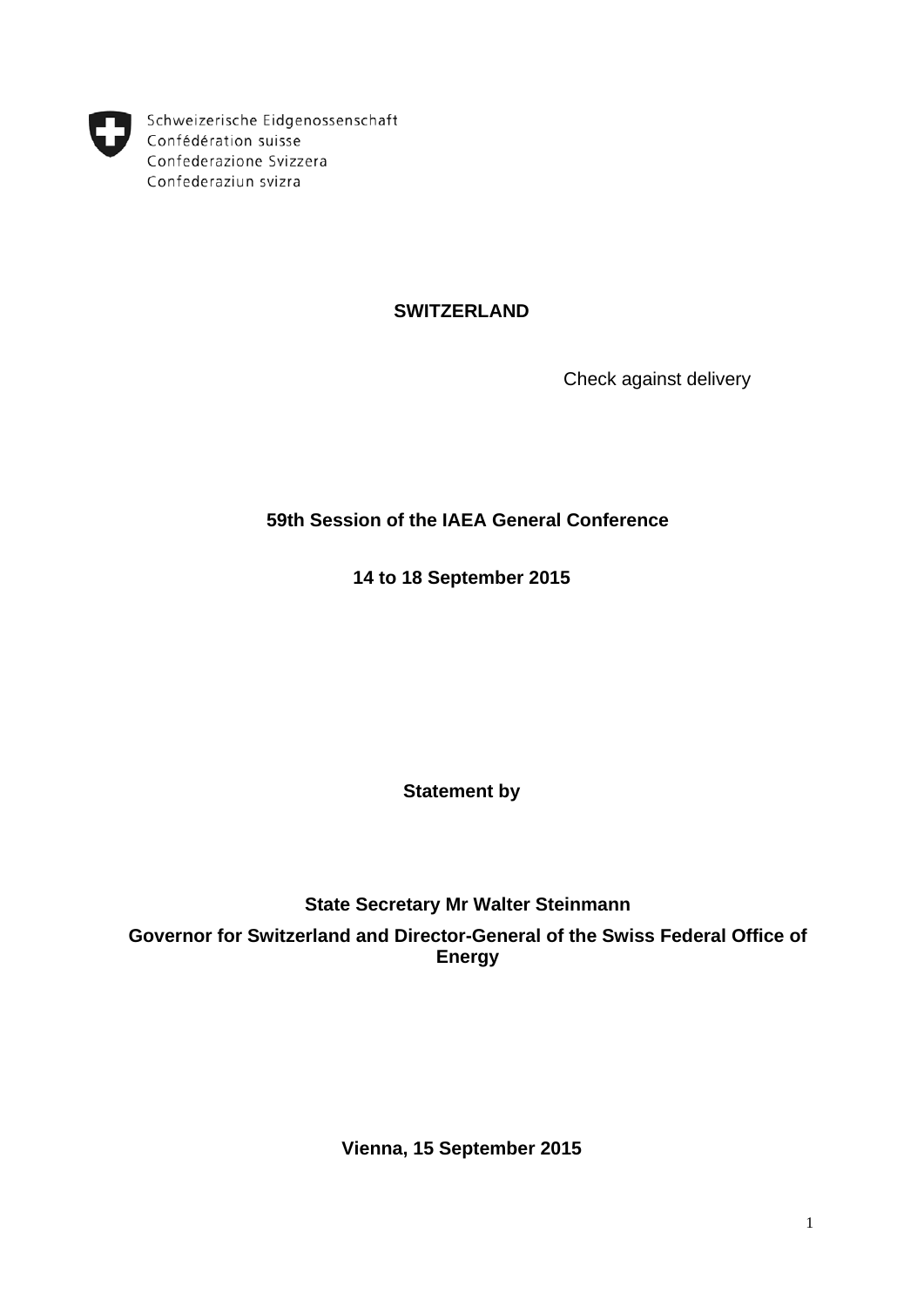Mr President,

I have the honour to speak also on behalf of the Principality of Liechtenstein, which aligns itself with this declaration.

The Swiss delegation wishes to offer you its most sincere congratulations on your election as President of the 59th Session of the IAEA General Conference, and wishes to assure you of its full support in the performance of the duties of your office.

First of all, I would like to warmly thank the Director-General, Yukiya Amano, for his introductory speech as well as the staff of the IAEA-Secretariat for the high/outstanding quality of their work this past year.

My delegation is especially pleased to welcome the Republic of Turkmenistan, as well as Antigua & Barbuda, and Barbados as new IAEA Member States.

Mr President,

Switzerland would first like to welcome the agreement reached on July 14 on a Joint Comprehensive Plan of Action between Iran and the E3/EU+3. This landmark agreement, realised after years of intensive and difficult negotiations proves that diplomacy can be effective even when faced with major challenges. Switzerland is convinced that this encouraging development can be a means of restoring trust between the negotiation partners as well as within the Middle East. My country thus hopes that the Joint Comprehensive Plan of Action will be implemented in a constructive spirit by all involved parties. The Agency, which has contributed to the conclusion of July's agreement in a significant manner, will have to play a key role in the verification of the nuclear component of this deal. Switzerland has supported the process of negotiation which has led to the conclusion of the Joint Comprehensive Plan of Action. My country has also supported the work of the IAEA in the implementation of the Joint Plan of Action of November 2013 and will continue to do so.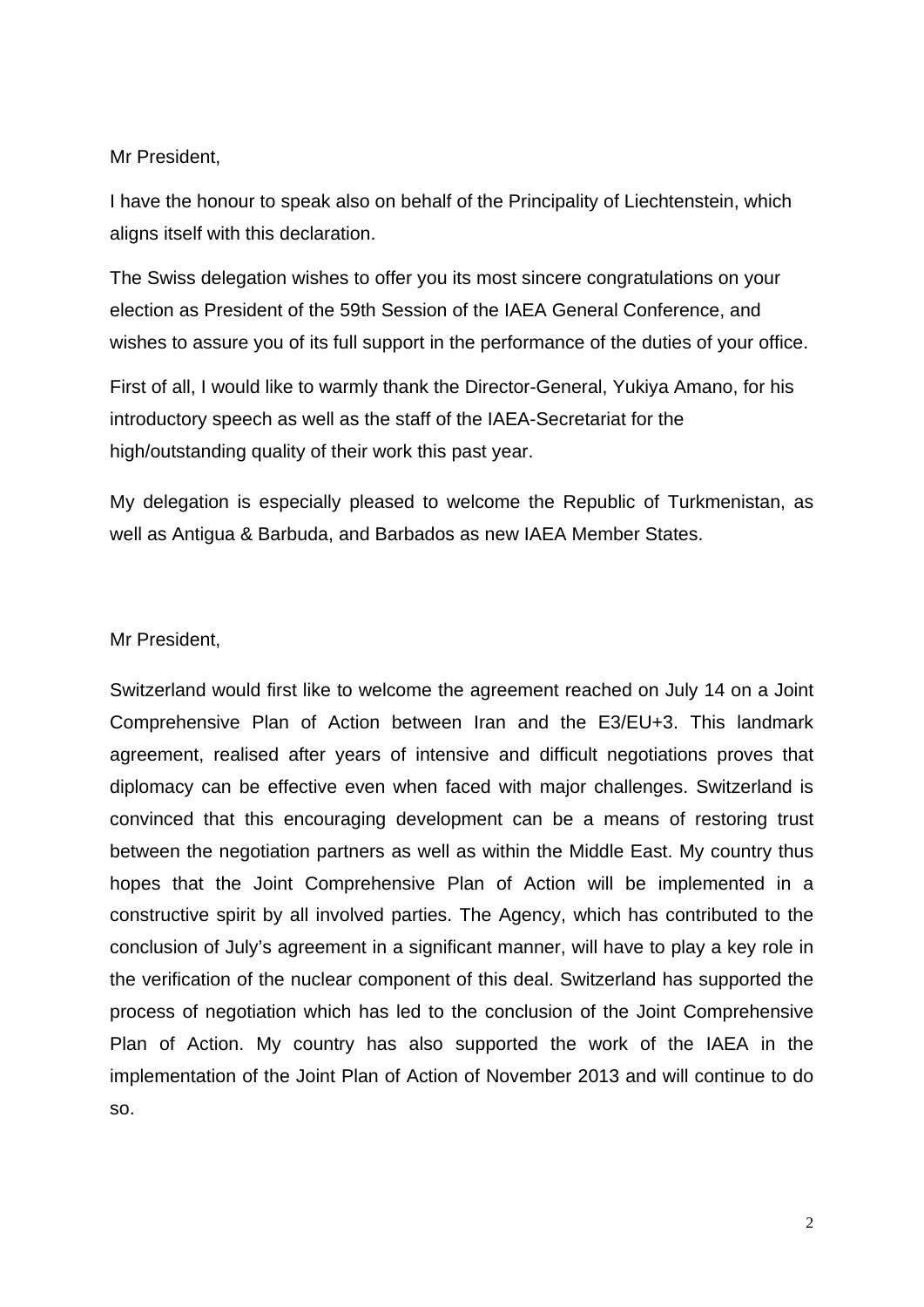### Mr. President

The accidents of Fukushima, as well as the one in Chernobyl thirty years before, have set major challenges for the international atomic energy community. The Fukushima Daiichi nuclear accident occurred four years ago, and the IAEA has now produced a comprehensive report on it. A summary of this report was submitted to the Board of Governors in June this year, while the comprehensive technical reports were published just shortly before the General Conference.

Switzerland is actively committed to ensuring that new nuclear facilities are built according to the latest safety standards and technologies, that existing facilities are subjected to periodical safety assessments and that corresponding safety improvements are implemented.

In this regard, Switzerland submitted a proposal within the framework of the Convention on Nuclear Safety (CNS), which led to a diplomatic conference in February this year at which the Vienna Declaration on Nuclear Safety was unanimously adopted.

Switzerland is committed to ensuring that the objectives of this Declaration will become the reference in terms of nuclear safety, and for that reason, we also strive for them to be implemented within the framework of the IAEA. This is of particular importance in view of the fact that the Agency numbers more than twice as many members as the CNS and that the IAEA defines the global standards in the area of nuclear safety. Switzerland also encourages all contracting parties to the CNS to report on their implementation of the Vienna Declaration at the  $7<sup>th</sup>$  Review Conference of 2017.

The last report of the Director-General on the implementation of the IAEA Action Plan on nuclear safety of 2011 and the report on Fukushima Daiichi accident represent significant progress in our view. This does not, however, mean that our work is done. The improvement of nuclear safety is a continuous effort. The Agency's work on the formulation of its nuclear safety strategy must therefore continue. This work should be founded on the basis of the twelve actions of the Plan of 2011, the experiences that states gained in the implementation of the said Plan, the findings and lessons contained in the Fukushima report as well as the principles and actions of the Vienna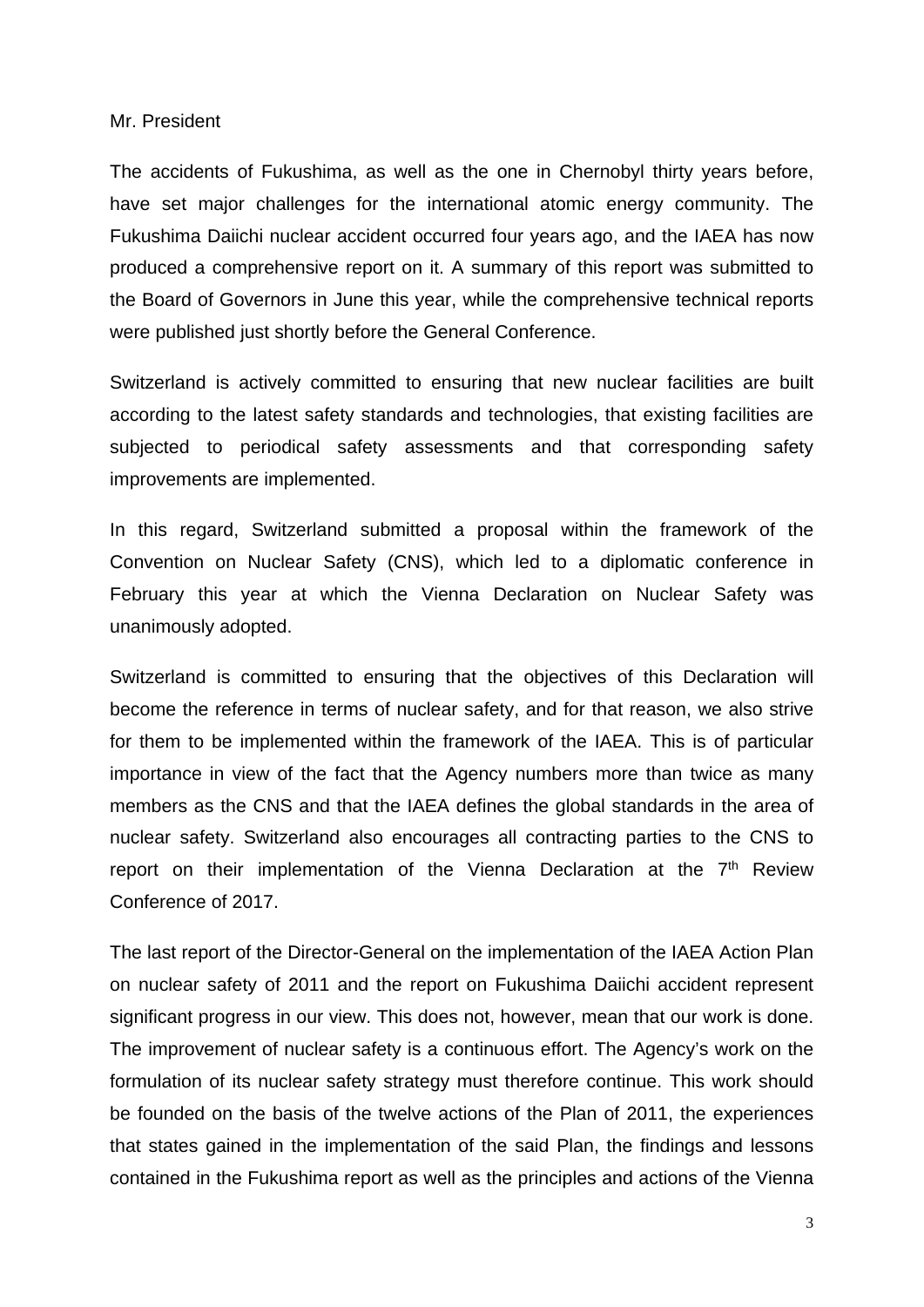Declaration. It is in that respect that my country has introduced an operational paragraph in this year's resolution on nuclear safety. We encourage Member States to support this approach, which will allow all of us to continue to strengthen nuclear safety on an international level.

### Mr President,

I should now like to touch on the topic of nuclear security, since nuclear terrorism represents a threat which Switzerland takes very seriously.

My country considers that to fulfil its objective of strengthening international security and stability, nuclear security needs to be thought of in a broader approach. This approach cannot ignore the evident link between nuclear security and the disarmament and non-proliferation aspects. It is also clear, that a true reinforcement of worldwide nuclear security can only be achieved if military nuclear material is included in such an approach. Indeed, if we consider the enormous destructive potential of such military material – which represent over 85% of all nuclear material in the world – we can safely consider that they merit as much, if not more attention than the low enriched civil nuclear material or radiological sources.

This comprehensive approach has been recognised by Member States at the Ministerial-level Conference on nuclear security organised by the IAEA in June 2013, and is also reflected in the United Nations General Assembly Resolution 69/39 entitled "Measures to prevent terrorists from acquiring weapons of mass destruction."

The relevant states must be reminded of their responsibility to provide assurances to the international community that their military nuclear material is secured. My country considers that this responsibility is the greater, as the IAEA does not have the mandate to secure the military nuclear material and that there does not exist – at this date – a multilateral instrument to this effect.

It is in that sense that my country proposed a preambular paragraph in this year's nuclear security resolution. We encourage Member States to support this approach, which will allow strengthening a broader way to address nuclear security on the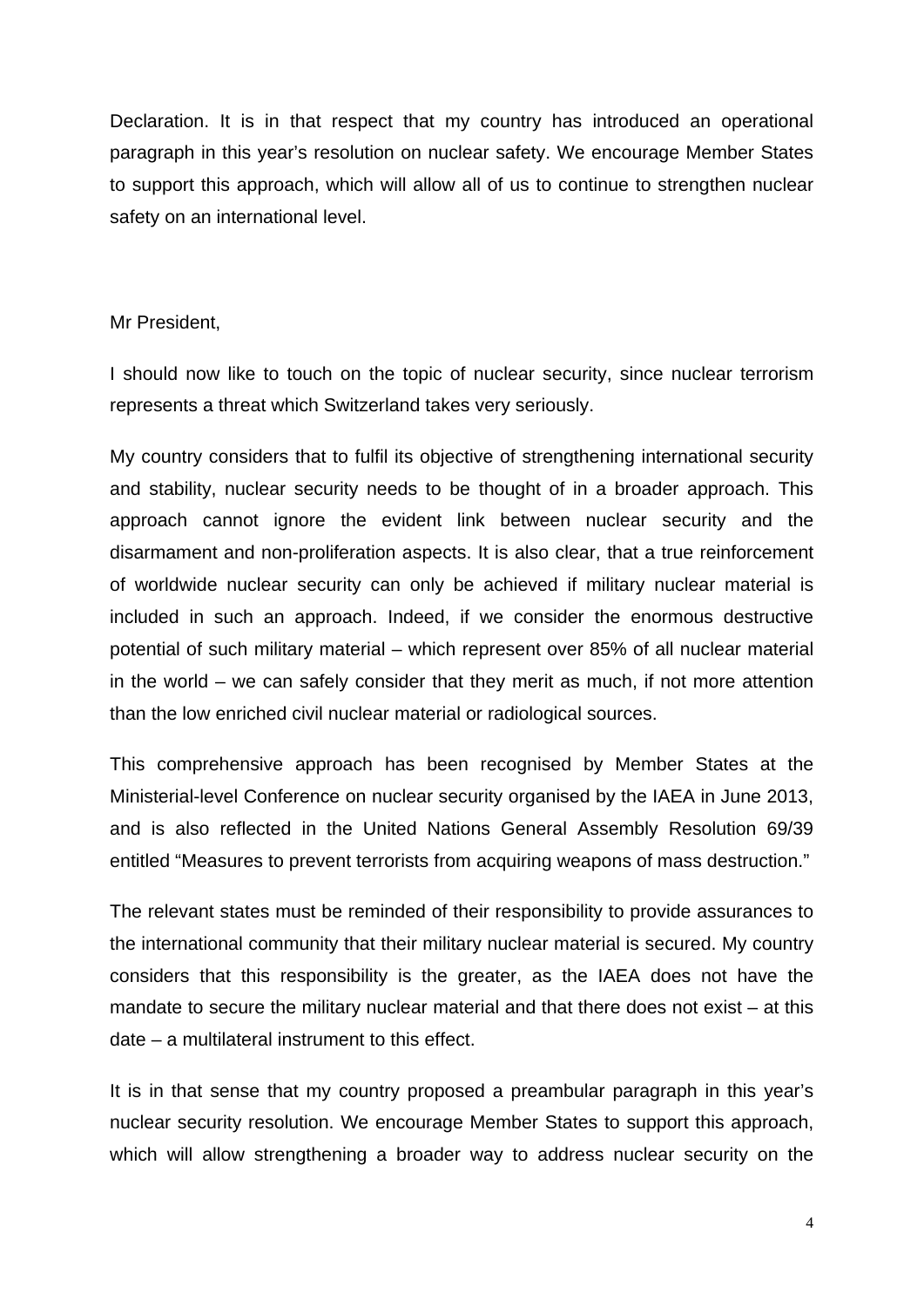international level. This is even more important in view of a new Ministerial Conference on nuclear security scheduled by the IAEA for 2016.

Mr President,

My delegation supports the evolutionary concept of the safeguards system and supports the work of the Secretariat in implementing the State Level Concept (SLC). Faced with future challenges in safeguards matters often mentioned by the Director-General – i.e. more installations, material and information to verify, while there exists a persistent reticence to augment budgets – the work on the evolution of the safeguards system is indeed an essential question for the Agency.

In Switzerland's view it is important to ensure that the SLC gives rise to a real optimisation of the safeguards system. This optimisation must be tangible, substantial and measurable, not only for the Agency, but also for Member States. The IAEA must therefore optimise the use of its resources, e.g. by lightening the burden of states for which she has the most efficient verification tools, while directing its limited resources towards the most sensitive cases and areas in terms of nuclear proliferation. The SLC must not signify a continuation of the status quo under a new label, but must bring real advantages both for the Agency and for the Member States.

Mr President,

Within the framework of international organisations, Switzerland fundamentally pursues a budget policy of zero nominal growth. However, my government has repeatedly demonstrated flexibility in the past when important activities have called for a deviation from this policy.

The IAEA plays a key role in the areas of nuclear non-proliferation and the peaceful use of nuclear energy. The growing number of members of the IAEA and additional duties in a broad variety of areas such as peaceful and sustainable use of nuclear material for energy, medicine, nutrition and the environment, science and technology, safety, security and technical cooperation, signal that the Agency needs to have sufficient financial resources and highly qualified staff at its disposal.

Therefore, at the beginning of this year we contributed 230,000 euros towards the ReNuAl project of the laboratories in Seibersdorf and will be providing an additional 90,000 euros PLUS Zeit(rahmen).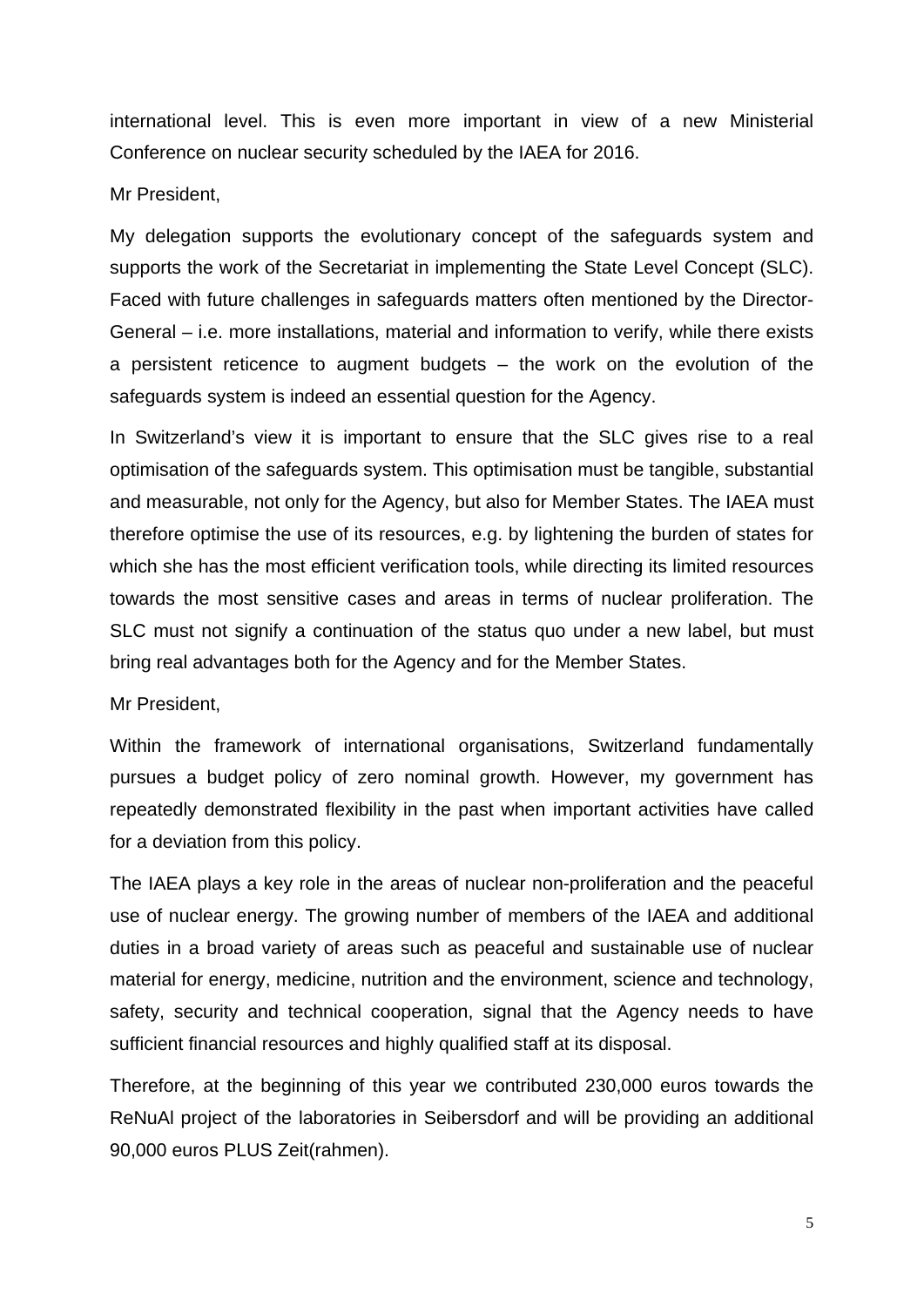In view of the growing activities of the IAEA, Switzerland voted in favour of the increase of the ordinary budget by 1.6 percent. For the implementation of the treaty between E3/EU3+3 and Iran (JCPOA) that was concluded in July, the IAEA will have to carry out additional verification activities. So far, these costs will be covered by voluntary contributions – Switzerland's amounted to 100'000 euros up to now – In the future, at least a part thereof will have to be borne through the regular budget. This development leads me to remind that Switzerland expects real efficacy gains by the implementation of the "state level concept".

### Mr President,

I would now like to add a few words on the use of nuclear energy in the view of Switzerland's new energy policy, "Energy Strategy 2050".

In the wake of the accident in Fukushima, the Federal Council and Parliament of Switzerland took a fundamental decision in 2011 to withdraw from the use of nuclear energy on a step-by-step basis. The operational five nuclear power reactors are to be decommissioned when they reach the end of their natural safe service life, and will not be replaced by new ones.

This decision, together with other far-reaching changes we have been witnessing on the market and in the areas of technology and internationalisation, calls for a successive restructuring of Switzerland's energy system. In view of this, the Federal Council developed its new long-term energy policy, "Energy Strategy 2050", which is based on the revised perspectives that incorporate scenarios for maintaining the existing high level of supply security at acceptable prices and with ever fewer negative impacts on the environment.

During the next few years, however, Switzerland will continue to focus on the further development of the safety and security of the existing nuclear facilities, and to work closely together with the IAEA. Indeed, Switzerland is pondering the introduction of specific regulations governing their long-term operation.

In this context, a first nuclear facility is to be shut down in 2019 after a 47-year period of operation. The main reasons behind this decision were economic and political aspects, together with the high investments that would have been required for the safe operation of the power plant over the long term. The dismantling of the facility is planned for 2019 or later.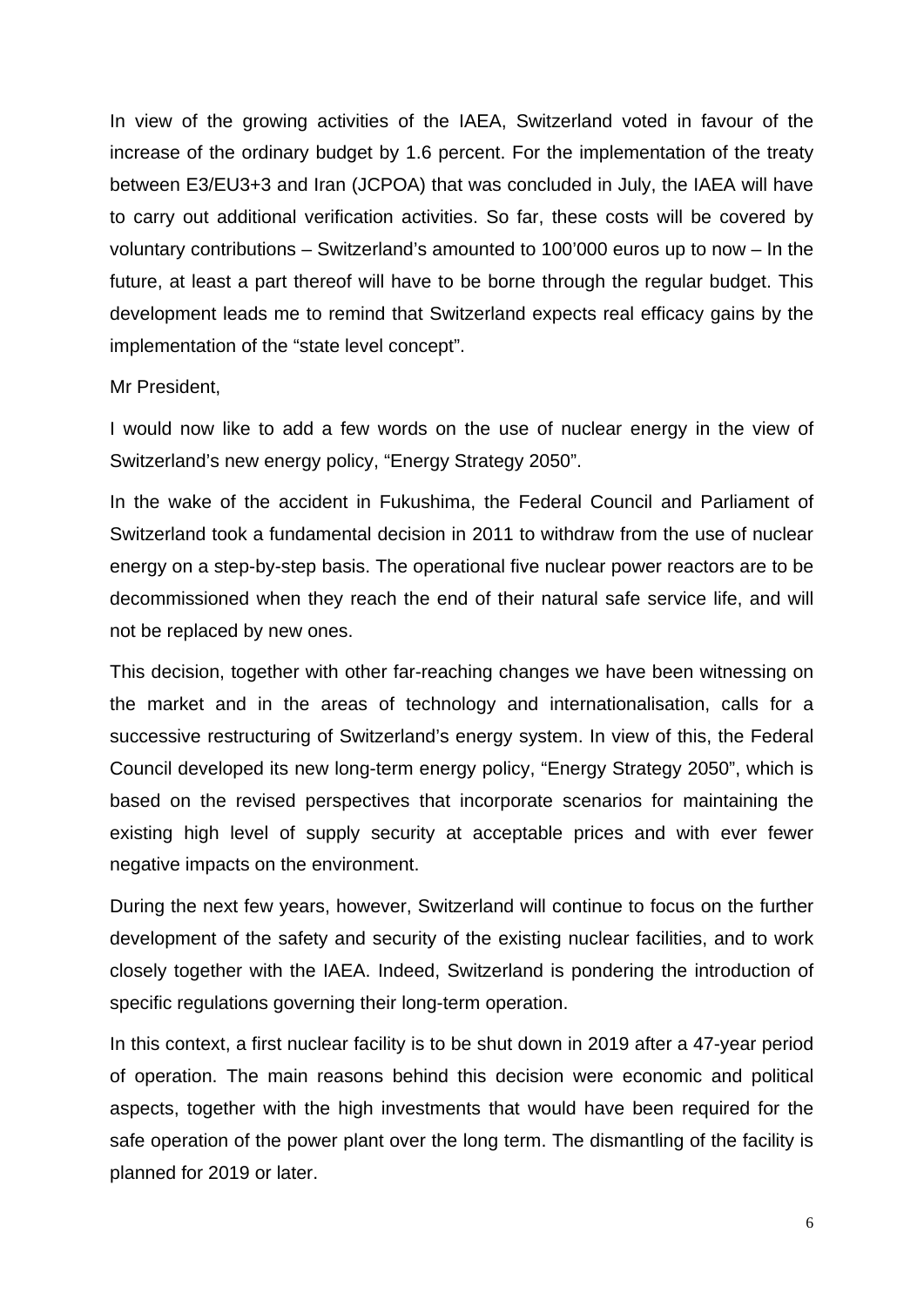Mr President,

Allow me to share some comments on radioactive waste disposal. In accordance with the Swiss Federal Nuclear Energy Act, the operators of nuclear facilities are obliged to finance the costs relating to the disposal of their radioactive waste and the decommissioning of nuclear power plants.

The search for a suitable site for accommodating the planned deep geological repository for radioactive waste is ongoing. The relevant federal authorities and other expert groups, the site regions as well as our neighbours Germany and Austria have been closely examining the proposed options. The Federal Council will, most likely in 2017, decide on this proposal and on the next steps of the process.

Mr President,

For Switzerland it is once again an honour to actively participate in the Board of Governors. In view of this I regard it as indispensable to define fields of cooperation between my country and the IAEA.

Alongside the already cited objectives relating to nuclear safety, security and safeguards, there are other possibilities of collaboration that Switzerland regards as of great importance.

These include, for example, active cooperation with another organisation based in Vienna, namely the United Nations Scientific Committee on the Effects of Atomic Radiation (UNSCEAR), which is focusing on the impacts of radiation in the environment, the medical sector and industry on human beings, and whose findings form the basis for specifying limit levels and defining working practices for protection against radiation.

We are also seeking to intensify our cooperation with the "Analytical Laboratories for the Measurement of Environmental Radioactivity" (ALMERA network), especially in the field of water and air analyses. For Switzerland, collaboration with ALMERA / RANET is of particular importance. Switzerland's objective here is for Reference Laboratory Spiez to be designated an IAEA Collaborating Centre.

The final objective for Switzerland in the Board of Governors concerns the field of verification, in which we wish to work closely together with the IAEA on safeguards